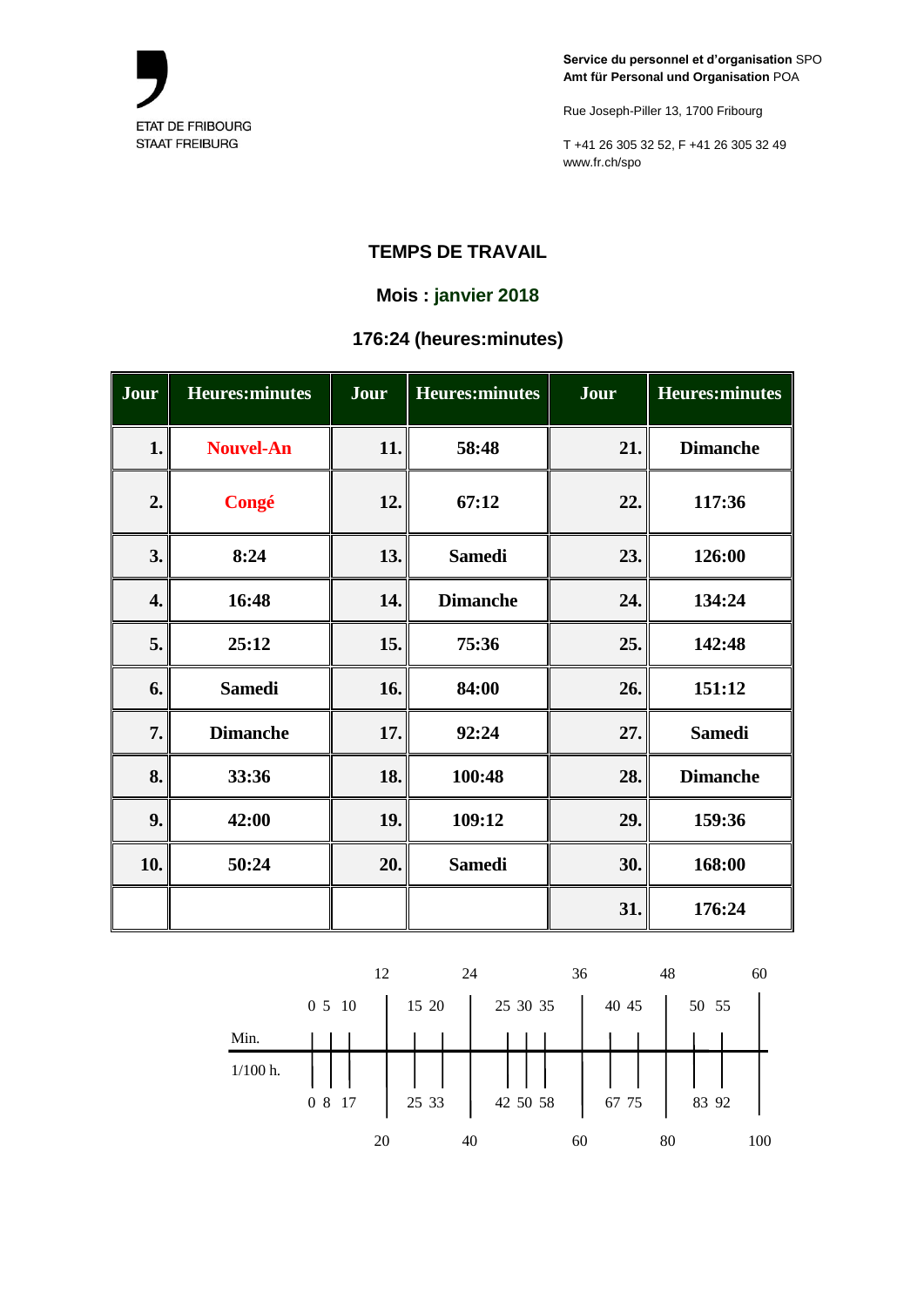

Rue Joseph-Piller 13, 1700 Fribourg

T +41 26 305 32 52, F +41 26 305 32 49 www.fr.ch/spo

# **TEMPS DE TRAVAIL**

**Mois : février 2018**

### **168:00 (heures:minutes)**

| Jour | Heures: minutes | Jour | <b>Heures:minutes</b> | Jour | <b>Heures:minutes</b> |
|------|-----------------|------|-----------------------|------|-----------------------|
| 1.   | 8:24            | 11.  | <b>Dimanche</b>       | 21.  | 126:00                |
| 2.   | 16:48           | 12.  | 67:12                 | 22.  | 134:24                |
| 3.   | <b>Samedi</b>   | 13.  | 75:36                 | 23.  | 142:48                |
| 4.   | <b>Dimanche</b> | 14.  | 84:00                 | 24.  | <b>Samedi</b>         |
| 5.   | 25:12           | 15.  | 92:24                 | 25.  | <b>Dimanche</b>       |
| 6.   | 33:36           | 16.  | 100:48                | 26.  | 151:12                |
| 7.   | 42:00           | 17.  | <b>Samedi</b>         | 27.  | 159:36                |
| 8.   | 50:24           | 18.  | <b>Dimanche</b>       | 28.  | 168:00                |
| 9.   | 58:48           | 19.  | 109:12                |      |                       |
| 10.  | <b>Samedi</b>   | 20.  | 117:36                |      |                       |

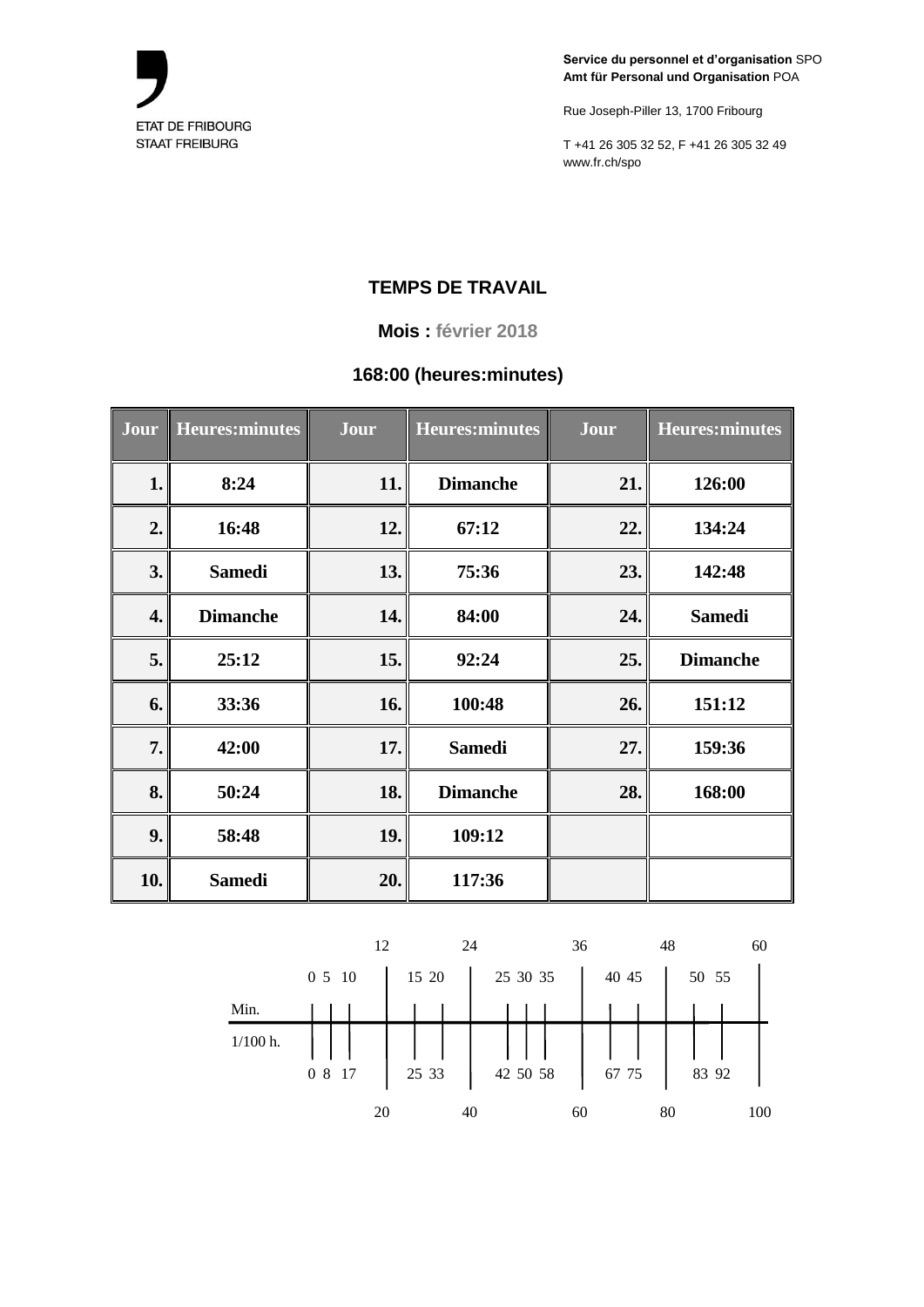

Rue Joseph-Piller 13, 1700 Fribourg

T +41 26 305 32 52, F +41 26 305 32 49 www.fr.ch/spo

# **TEMPS DE TRAVAIL**

#### **Mois : mars 2018**

### **174:18 (heures:minutes)**

| Jour | <b>Heures:minutes</b> | <b>Jour</b> | <b>Heures:minutes</b> | Jour | <b>Heures:minutes</b> |
|------|-----------------------|-------------|-----------------------|------|-----------------------|
| 1.   | 8:24                  | 11.         | <b>Dimanche</b>       | 21.  | 126:00                |
| 2.   | 16:48                 | 12.         | 67:12                 | 22.  | 134:24                |
| 3.   | <b>Samedi</b>         | 13.         | 75:36                 | 23.  | 142:48                |
| 4.   | <b>Dimanche</b>       | 14.         | 84:00                 | 24.  | <b>Samedi</b>         |
| 5.   | 25:12                 | 15.         | 92:24                 | 25.  | <b>Dimanche</b>       |
| 6.   | 33:36                 | 16.         | 100:48                | 26.  | 151:12                |
| 7.   | 42:00                 | 17.         | <b>Samedi</b>         | 27.  | 159:36                |
| 8.   | 50:24                 | 18.         | <b>Dimanche</b>       | 28.  | 168:00                |
| 9.   | 58:48                 | 19.         | 109:12                | 29.  | 174:18                |
| 10.  | <b>Samedi</b>         | 20.         | 117:36                | 30.  | <b>Vendredi-Saint</b> |
|      |                       |             |                       | 31.  | <b>Samedi</b>         |

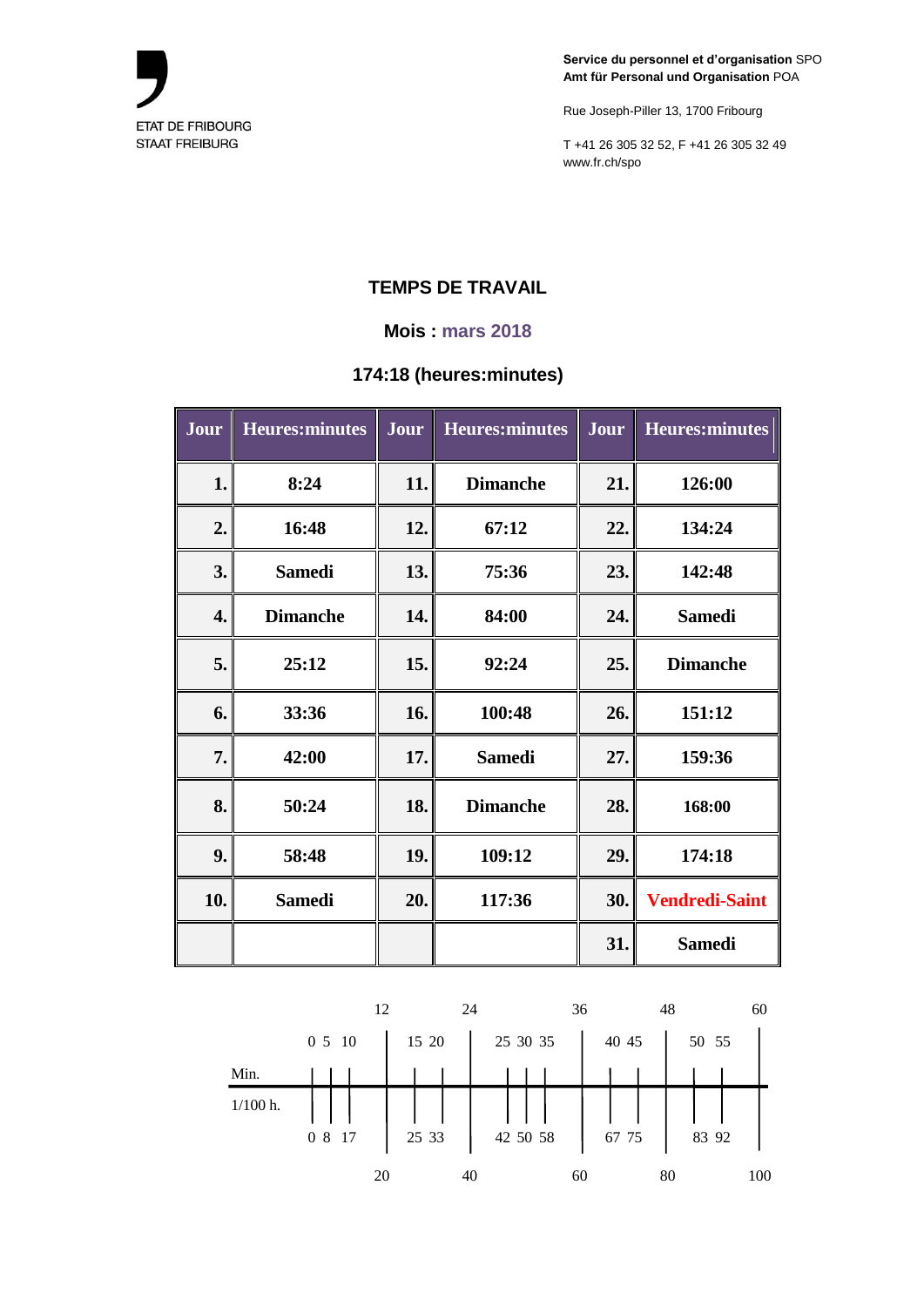

Rue Joseph-Piller 13, 1700 Fribourg

T +41 26 305 32 52, F +41 26 305 32 49 www.fr.ch/spo

# **TEMPS DE TRAVAIL**

### **Mois : avril 2018**

### **168:00 (heures:minutes)**

| Jour | <b>Heures:minutes</b> | Jour | <b>Heures:minutes</b> | Jour | <b>Heures:minutes</b> |
|------|-----------------------|------|-----------------------|------|-----------------------|
| 1.   | <b>Dimanche</b>       | 11.  | 58:48                 | 21.  | <b>Samedi</b>         |
|      | 2. Lundi de Pâques    | 12.  | 67:12                 | 22.  | <b>Dimanche</b>       |
| 3.   | 8:24                  | 13.  | 75:36                 | 23.  | 126:00                |
| 4.   | 16:48                 | 14.  | <b>Samedi</b>         | 24.  | 134:24                |
| 5.   | 25:12                 | 15.  | <b>Dimanche</b>       | 25.  | 142:48                |
| 6.   | 33:36                 | 16.  | 84:00                 | 26.  | 151:12                |
| 7.   | <b>Samedi</b>         | 17.  | 92:24                 | 27.  | 159:36                |
| 8.   | <b>Dimanche</b>       | 18.  | 100:48                | 28.  | <b>Samedi</b>         |
| 9.   | 42:00                 | 19.  | 109:12                | 29.  | <b>Dimanche</b>       |
| 10.  | 50:24                 | 20.  | 117:36                | 30.  | 168:00                |

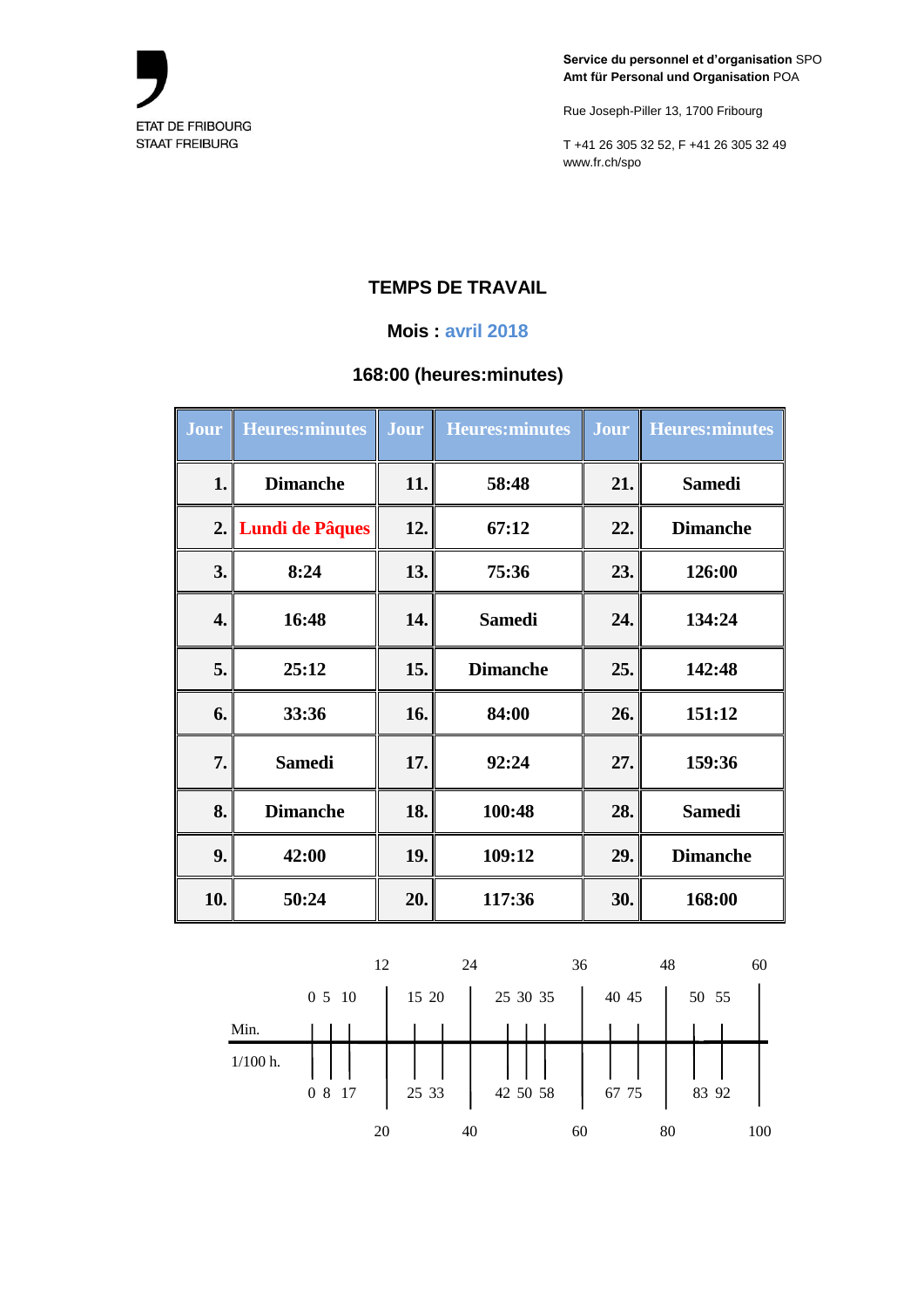

Rue Joseph-Piller 13, 1700 Fribourg

T +41 26 305 32 52, F +41 26 305 32 49 www.fr.ch/spo

# **TEMPS DE TRAVAIL**

### **Mois : mai 2018**

## **159.36 (heures:minutes)**

| Jour | <b>Heures:minutes</b> | Jour       | <b>Heures:minutes</b> | Jour | <b>Heures:minutes</b>     |
|------|-----------------------|------------|-----------------------|------|---------------------------|
| 1.   | 4:12                  | 11.        | 60:54                 | 21.  | <b>Lundi de Pentecôte</b> |
| 2.   | 12:36                 | 12.        | <b>Samedi</b>         | 22.  | 111:18                    |
| 3.   | 21:00                 | 13.        | <b>Dimanche</b>       | 23.  | 119:42                    |
| 4.   | 29:24                 | 14.        | 69:18                 | 24.  | 128:06                    |
| 5.   | <b>Samedi</b>         | <b>15.</b> | 77:42                 | 25.  | 136:30                    |
| 6.   | <b>Dimanche</b>       | 16.        | 86:06                 | 26.  | <b>Samedi</b>             |
| 7.   | 37:48                 | 17.        | 94:30                 | 27.  | <b>Dimanche</b>           |
| 8.   | 46:12                 | 18.        | 102:54                | 28.  | 144:54                    |
| 9.   | 52:30                 | 19.        | <b>Samedi</b>         | 29.  | 153:18                    |
| 10.  | <b>Ascension</b>      | 20.        | <b>Dimanche</b>       | 30.  | 159:36                    |
|      |                       |            |                       | 31.  | <b>Fête-Dieu</b>          |

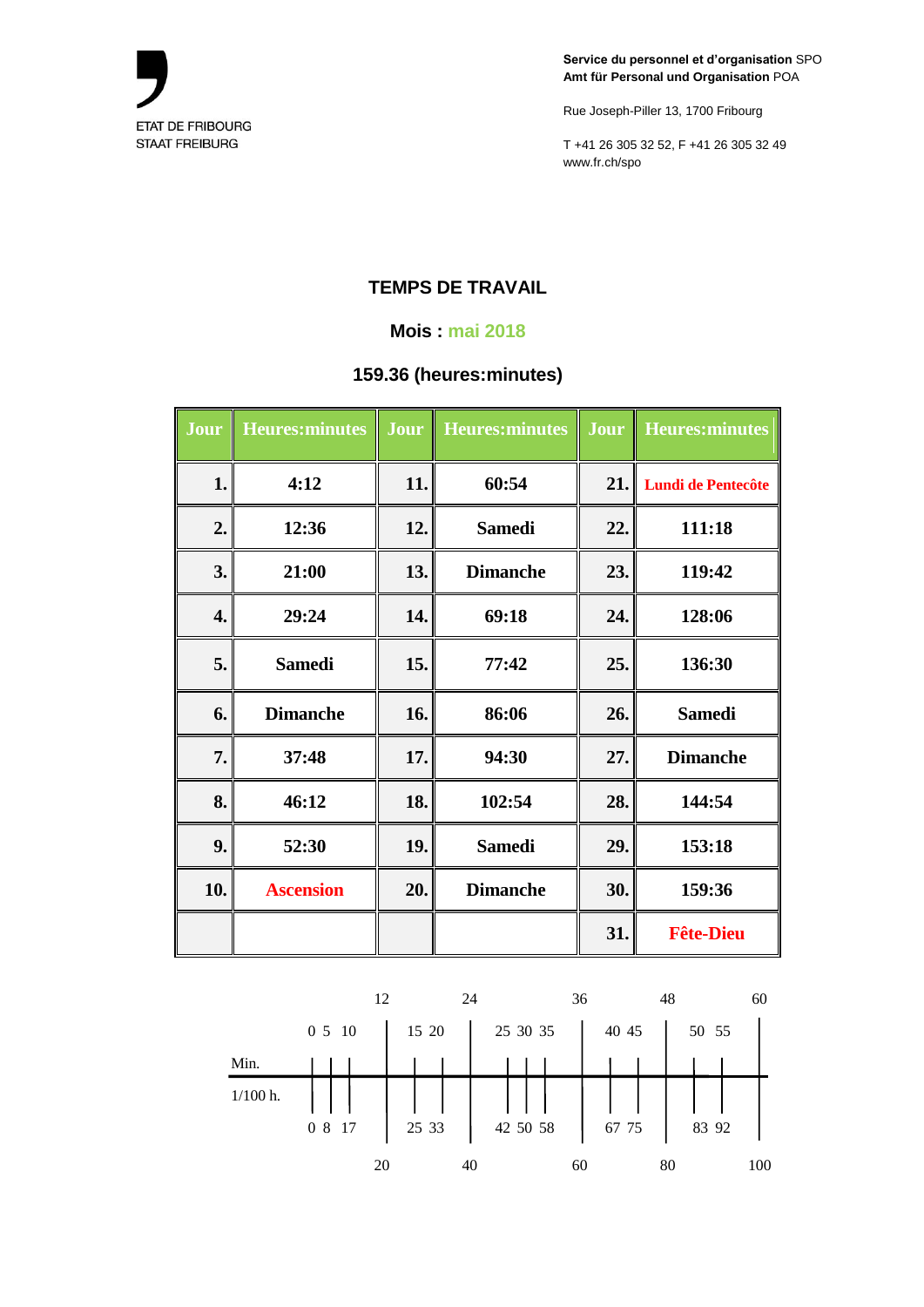

Rue Joseph-Piller 13, 1700 Fribourg

T +41 26 305 32 52, F +41 26 305 32 49 www.fr.ch/spo

### **TEMPS DE TRAVAIL**

### **Mois : juin 2018**

## **176:24 (Heures:Minutes)**

| Jour | <b>Heures:minutes</b> | Jour | <b>Heures:minutes</b> | Jour | <b>Heures:minutes</b> |
|------|-----------------------|------|-----------------------|------|-----------------------|
| 1.   | 8:24                  | 11.  | 58:48                 | 21.  | 126:00                |
| 2.   | <b>Samedi</b>         | 12.  | 67:12                 | 22.  | 134:24                |
| 3.   | <b>Dimanche</b>       | 13.  | 75:36                 | 23.  | <b>Samedi</b>         |
| 4.   | 16:48                 | 14.  | 84:00                 | 24.  | <b>Dimanche</b>       |
| 5.   | 25:12                 | 15.  | 92:24                 | 25.  | 142:48                |
| 6.   | 33:36                 | 16.  | <b>Samedi</b>         | 26.  | 151:12                |
| 7.   | 42:00                 | 17.  | <b>Dimanche</b>       | 27.  | 159:36                |
| 8.   | 50:24                 | 18.  | 100:48                | 28.  | 168:00                |
| 9.   | <b>Samedi</b>         | 19.  | 109:12                | 29.  | 176:24                |
| 10.  | <b>Dimanche</b>       | 20.  | 117:36                | 30.  | <b>Samedi</b>         |

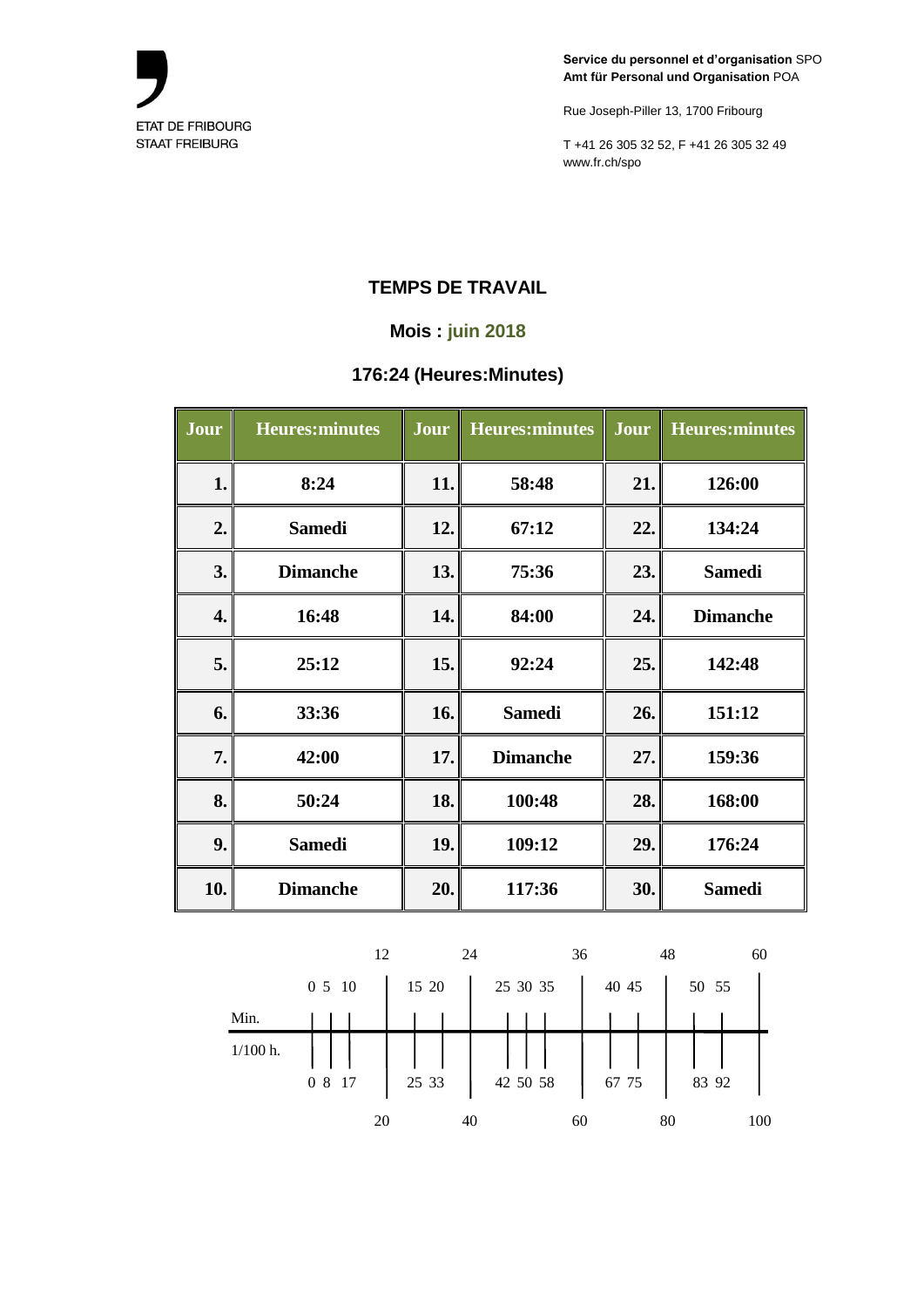

Rue Joseph-Piller 13, 1700 Fribourg

T +41 26 305 32 52, F +41 26 305 32 49 www.fr.ch/spo

### **TEMPS DE TRAVAIL**

### **Mois : juillet 2018**

# **182:42 (Heures:minutes)**

| <b>Jour</b> | <b>Heures:minutes</b> | <b>Jour</b> | <b>Heures:minutes</b> | <b>Jour</b> | <b>Heures:minutes</b> |
|-------------|-----------------------|-------------|-----------------------|-------------|-----------------------|
| 1.          | <b>Dimanche</b>       | 11.         | 67:12                 | 21.         | <b>Samedi</b>         |
| 2.          | 8:24                  | 12.         | 75:36                 | 22.         | <b>Dimanche</b>       |
| 3.          | 16:48                 | 13.         | 84:00                 | 23.         | 134:24                |
| 4.          | 25:12                 | 14.         | <b>Samedi</b>         | 24.         | 142:48                |
| 5.          | 33:36                 | 15.         | <b>Dimanche</b>       | 25.         | 151:12                |
| 6.          | 42:00                 | 16.         | 92:24                 | 26.         | 159:36                |
| 7.          | <b>Samedi</b>         | 17.         | 100:48                | 27.         | 168:00                |
| 8.          | <b>Dimanche</b>       | 18.         | 109:12                | 28.         | <b>Samedi</b>         |
| 9.          | 50:24                 | 19.         | 117:36                | 29.         | <b>Dimanche</b>       |
| 10.         | 58:48                 | 20.         | 126:00                | 30.         | 176:24                |
|             |                       |             |                       | 31.         | 182:42                |

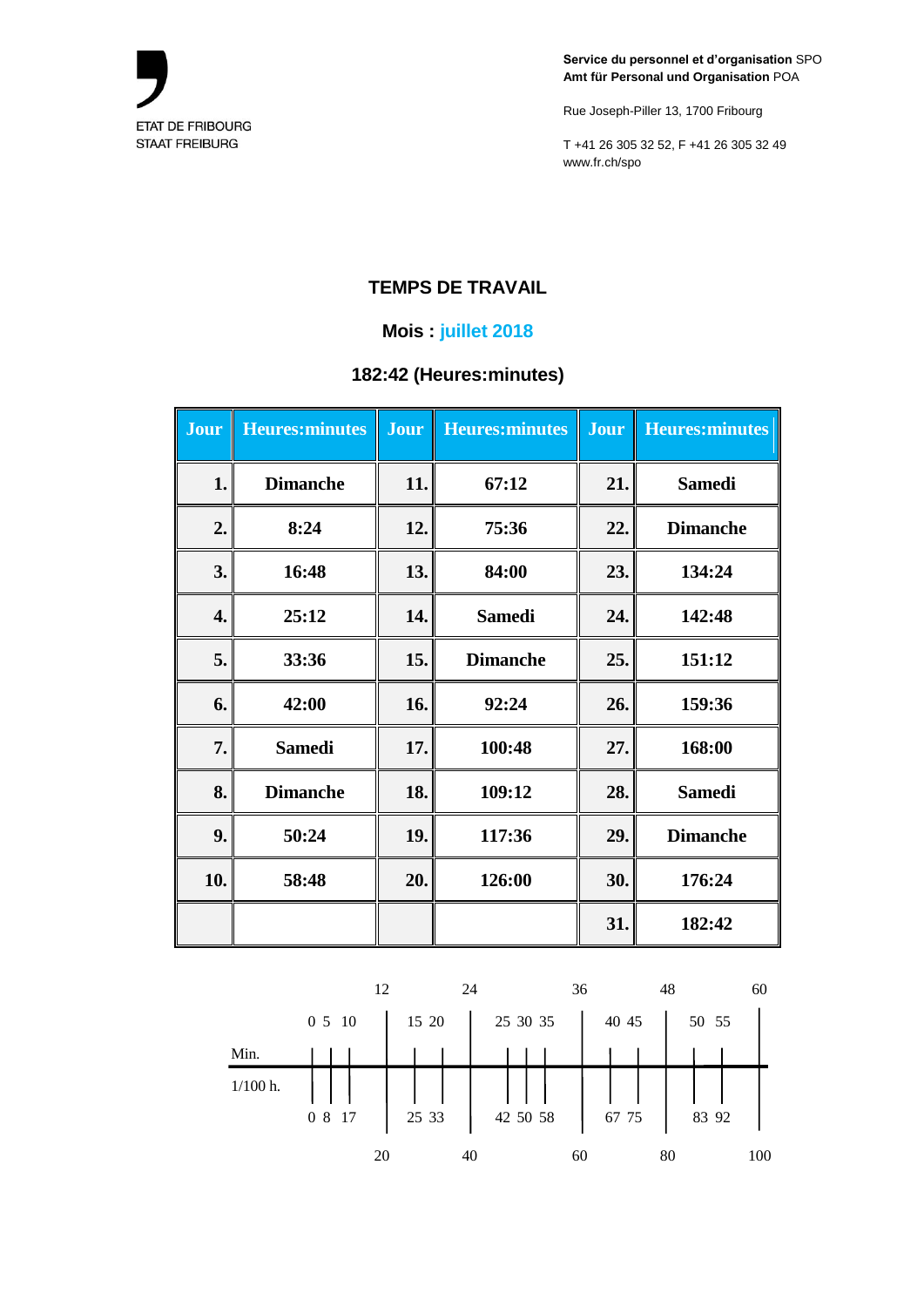

Rue Joseph-Piller 13, 1700 Fribourg

T +41 26 305 32 52, F +41 26 305 32 49 www.fr.ch/spo

## **TEMPS DE TRAVAIL**

### **Mois : août 2018**

### **174:18 (Heures:minutes)**

| Jour | <b>Heures:minutes</b> | Jour | <b>Heures:minutes</b> | Jour | <b>Heures:minutes</b> |
|------|-----------------------|------|-----------------------|------|-----------------------|
| 1.   | <b>Fête nationale</b> | 11.  | <b>Samedi</b>         | 21.  | 107:06                |
| 2.   | 8:24                  | 12.  | <b>Dimanche</b>       | 22.  | 115:30                |
| 3.   | 16:48                 | 13.  | 67:12                 | 23.  | 123:54                |
| 4.   | <b>Samedi</b>         | 14.  | 73:30                 | 24.  | 132:18                |
| 5.   | <b>Dimanche</b>       | 15.  | <b>Assomption</b>     | 25.  | <b>Samedi</b>         |
| 6.   | 25:12                 | 16.  | 81:54                 | 26.  | <b>Dimanche</b>       |
| 7.   | 33:36                 | 17.  | 90:18                 | 27.  | 140:42                |
| 8.   | 42:00                 | 18.  | <b>Samedi</b>         | 28.  | 149:06                |
| 9.   | 50:24                 | 19.  | <b>Dimanche</b>       | 29.  | 157:30                |
| 10.  | 58:48                 | 20.  | 98:42                 | 30.  | 165:54                |
|      |                       |      |                       | 31.  | 174:18                |

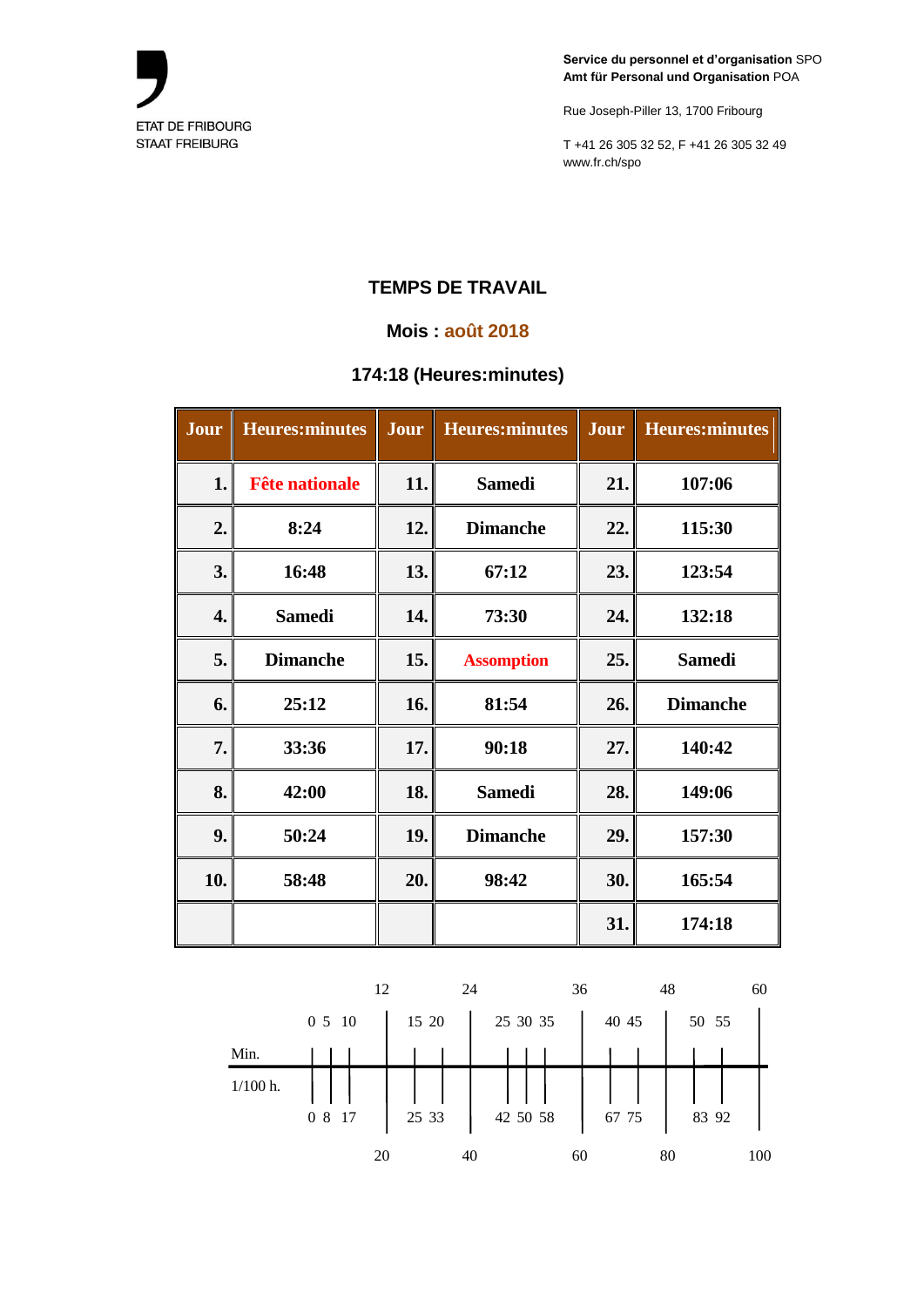

Rue Joseph-Piller 13, 1700 Fribourg

T +41 26 305 32 52, F +41 26 305 32 49 www.fr.ch/spo

### **TEMPS DE TRAVAIL**

### **Mois : septembre 2018**

## **168:00 (Heures:minutes)**

| Jour | <b>Heures:minutes</b> | Jour | <b>Heures:minutes</b> | <b>Jour</b> | <b>Heures:minutes</b> |
|------|-----------------------|------|-----------------------|-------------|-----------------------|
| 1.   | <b>Samedi</b>         | 11.  | 58:48                 | 21.         | 126:00                |
| 2.   | <b>Dimanche</b>       | 12.  | 67:12                 | 22.         | <b>Samedi</b>         |
| 3.   | 8:24                  | 13.  | 75:36                 | 23.         | <b>Dimanche</b>       |
| 4.   | 16:48                 | 14.  | 84:00                 | 24.         | 134:24                |
| 5.   | 25:12                 | 15.  | <b>Samedi</b>         | 25.         | 142:48                |
| 6.   | 33:36                 | 16.  | <b>Dimanche</b>       | 26.         | 151:12                |
| 7.   | 42:00                 | 17.  | 92:24                 | 27.         | 159:36                |
| 8.   | <b>Samedi</b>         | 18.  | 100:48                | 28.         | 168:00                |
| 9.   | <b>Dimanche</b>       | 19.  | 109:12                | 29.         | <b>Samedi</b>         |
| 10.  | 50:24                 | 20.  | 117:36                | 30.         | <b>Dimanche</b>       |

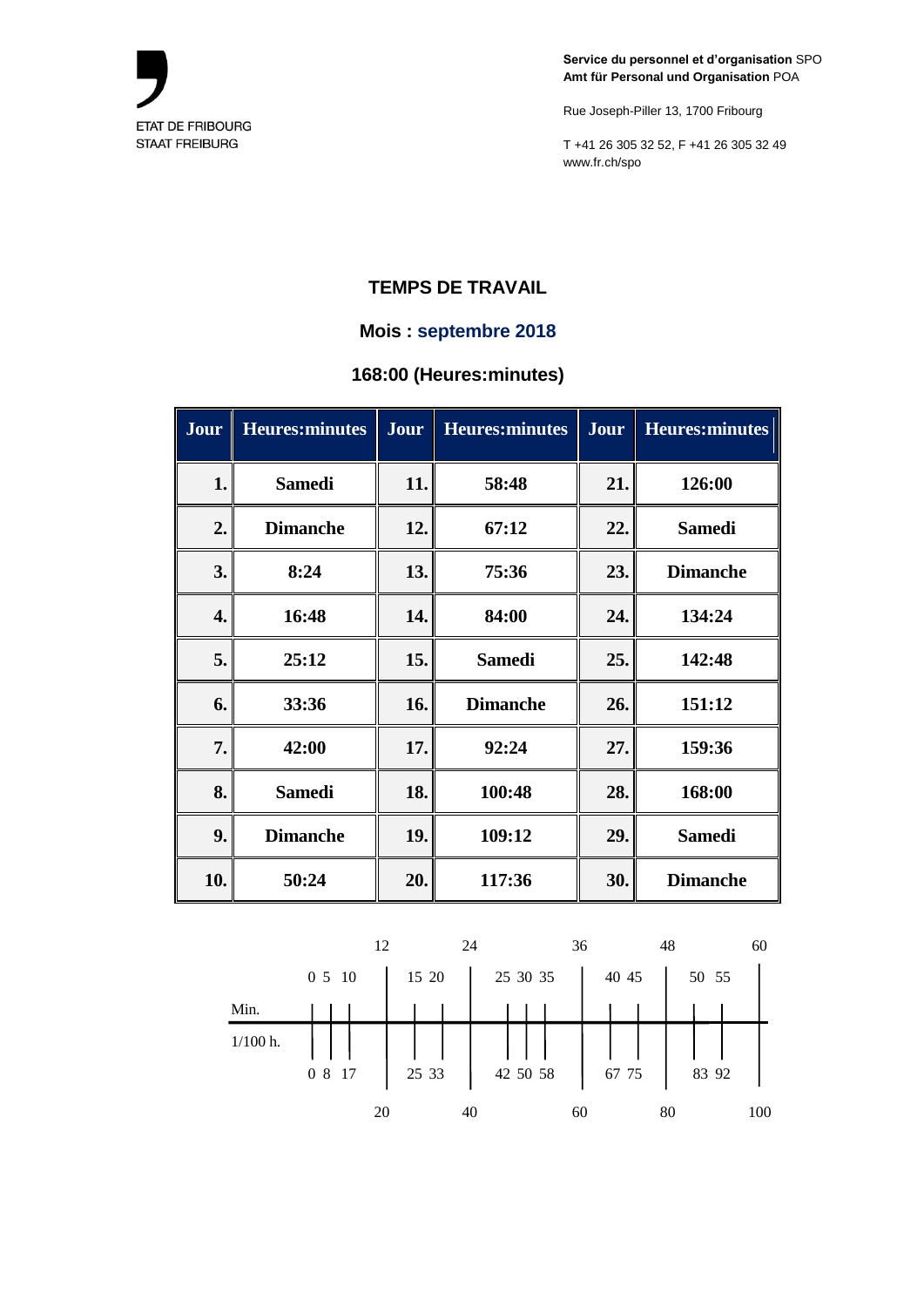

Rue Joseph-Piller 13, 1700 Fribourg

T +41 26 305 32 52, F +41 26 305 32 49 www.fr.ch/spo

### **TEMPS DE TRAVAIL**

#### **Mois : octobre 2018**

### **191:06 (Heures:minutes)**

| Jour | <b>Heures:minutes</b> | <b>Jour</b> | <b>Heures:minutes</b> | Jour | <b>Heures:minutes</b> |
|------|-----------------------|-------------|-----------------------|------|-----------------------|
| 1.   | 8:24                  | 11.         | 75:36                 | 21.  | <b>Dimanche</b>       |
| 2.   | 16:48                 | 12.         | 84:00                 | 22.  | 134:24                |
| 3.   | 25:12                 | 13.         | <b>Samedi</b>         | 23.  | 142:48                |
| 4.   | 33:36                 | 14.         | <b>Dimanche</b>       | 24.  | 151:12                |
| 5.   | 42:00                 | 15.         | 92:24                 | 25.  | 159:36                |
| 6.   | <b>Samedi</b>         | 16.         | 100:48                | 26.  | 168:00                |
| 7.   | <b>Dimanche</b>       | 17.         | 109:12                | 27.  | <b>Samedi</b>         |
| 8.   | 50:24                 | 18.         | 117:36                | 28.  | <b>Dimanche</b>       |
| 9.   | 58:48                 | 19.         | 126:00                | 29.  | 176:24                |
| 10.  | 67:12                 | 20.         | <b>Samedi</b>         | 30.  | 184:48                |
|      |                       |             |                       | 31.  | 191:06                |

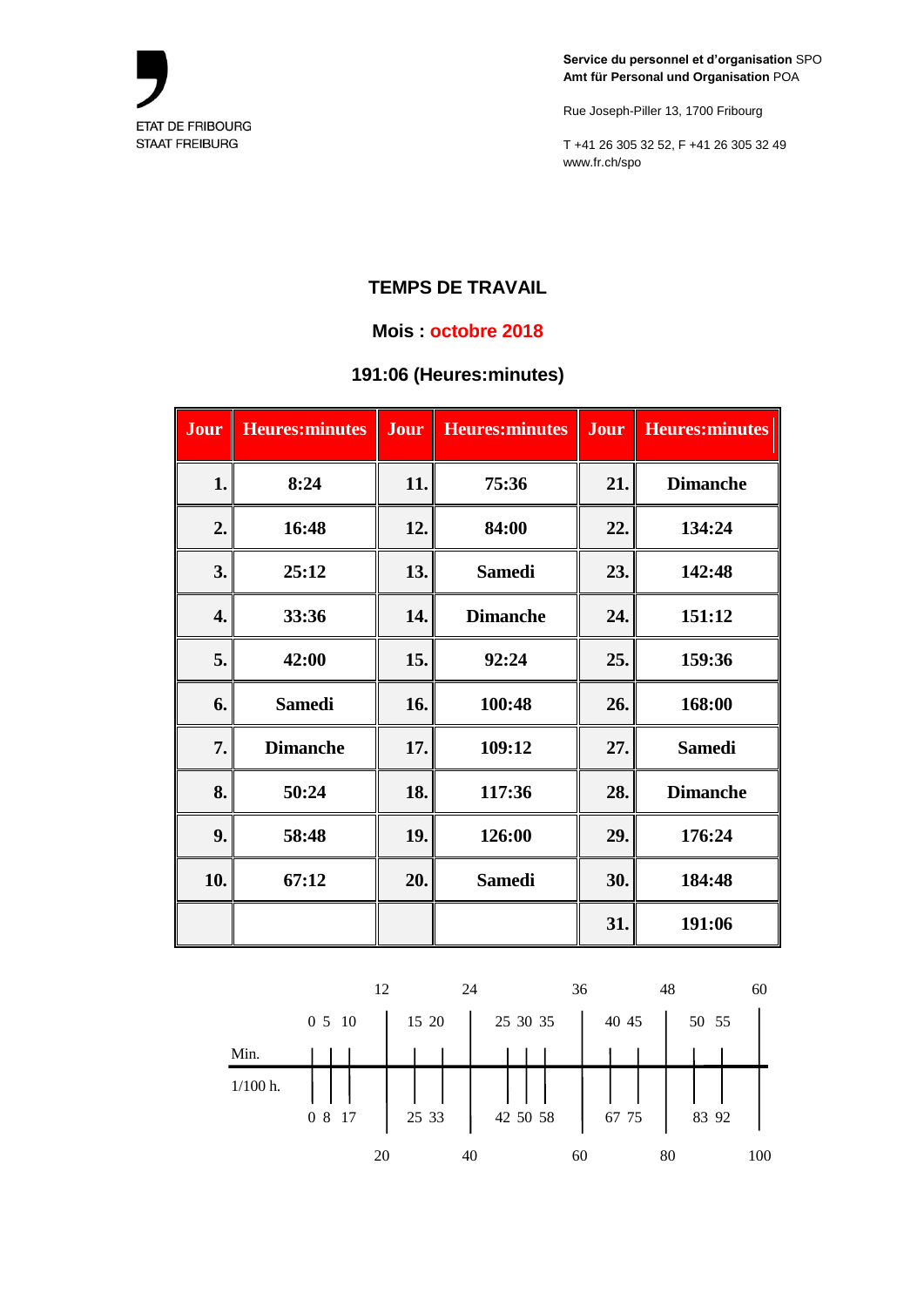

Rue Joseph-Piller 13, 1700 Fribourg

T +41 26 305 32 52, F +41 26 305 32 49 www.fr.ch/spo

# **TEMPS DE TRAVAIL**

#### **Mois : novembre 2018**

### **176:24 (Heures:minutes)**

| Jour | <b>Heures:minutes</b> | Jour | Heures: minutes | Jour | <b>Heures:minutes</b> |
|------|-----------------------|------|-----------------|------|-----------------------|
| 1.   | <b>Toussaint</b>      | 11.  | <b>Dimanche</b> | 21.  | 117:36                |
| 2.   | 8:24                  | 12.  | 58:48           | 22.  | 126:00                |
| 3.   | <b>Samedi</b>         | 13.  | 67:12           | 23.  | 134:24                |
| 4.   | <b>Dimanche</b>       | 14.  | 75:36           | 24.  | <b>Samedi</b>         |
| 5.   | 16:48                 | 15.  | 84:00           | 25.  | <b>Dimanche</b>       |
| 6.   | 25:12                 | 16.  | 92:24           | 26.  | 142:48                |
| 7.   | 33:36                 | 17.  | <b>Samedi</b>   | 27.  | 151:12                |
| 8.   | 42:00                 | 18.  | <b>Dimanche</b> | 28.  | 159:36                |
| 9.   | 50:24                 | 19.  | 100:48          | 29.  | 168:00                |
| 10.  | <b>Samedi</b>         | 20.  | 109:12          | 30.  | 176:24                |